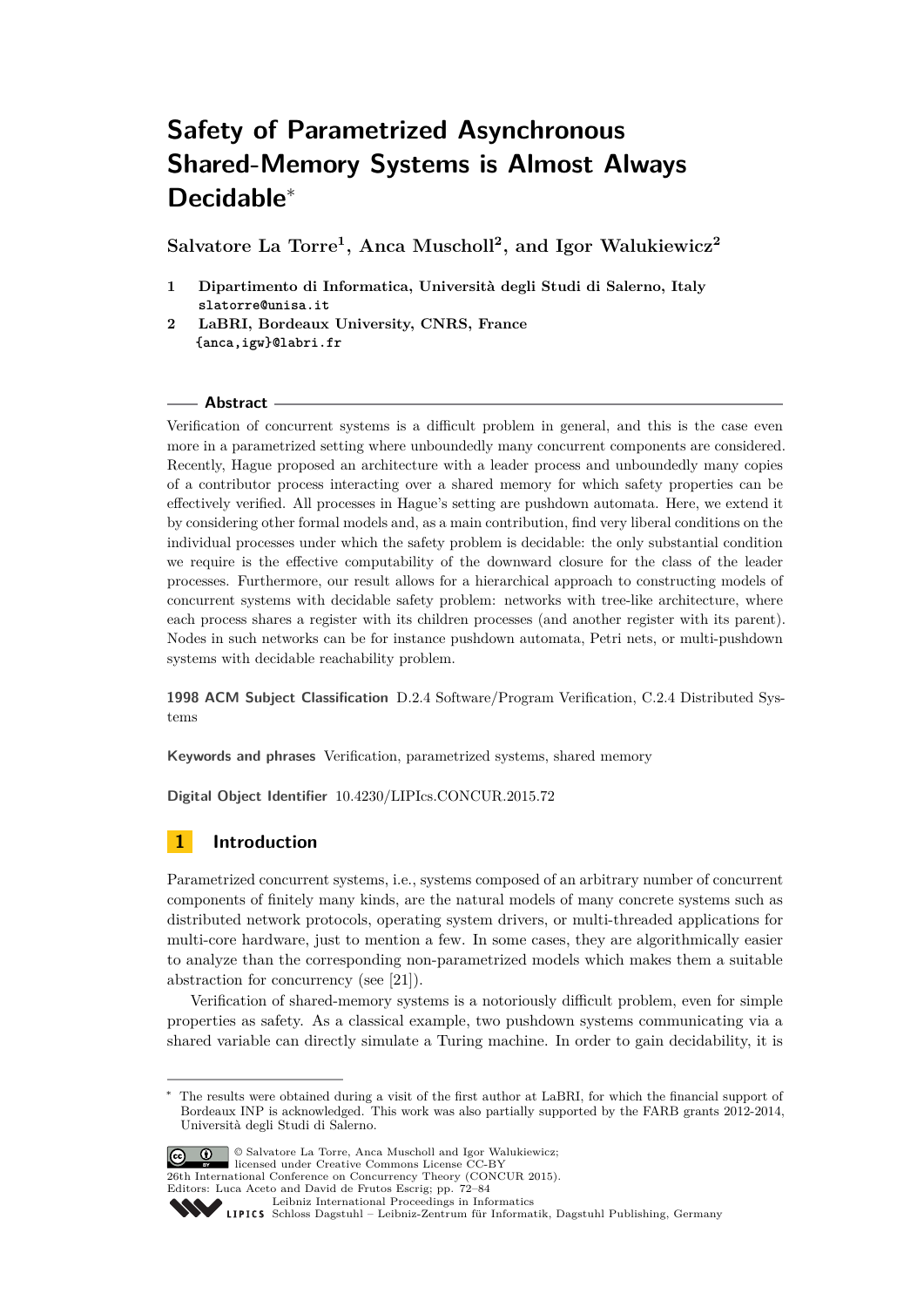<span id="page-1-0"></span>

| $Class_{\mathcal{D}}$ : possible instances for the leader                                                                                                   | $Class_{\mathcal{C}}$ : possible instances for contributors                                                                                                                                                                                                                                                  |
|-------------------------------------------------------------------------------------------------------------------------------------------------------------|--------------------------------------------------------------------------------------------------------------------------------------------------------------------------------------------------------------------------------------------------------------------------------------------------------------|
| pushdown automata,<br>Petri nets.<br>decidable subclasses of multi-stack push-<br>down automata,<br>stacked counter automata,<br>order-2 pushdown automata. | anything in $Class_{\mathcal{D}}$ ,<br><b>COL</b><br>higher-order pushdown automata with col-<br><b>College</b><br>lapse,<br>lossy channel systems,<br>hierarchical composition of<br>$(C, \mathcal{D})$ -<br><b>COL</b><br>systems with $Class_{\mathcal{D}}$ and $Class_{\mathcal{C}}$ from<br>this table. |

**Figure 1** Examples of models that fit our general decidability result for  $(C, \mathcal{D})$ -systems.

crucial to limit the synchronization power of such systems, for example by placing restrictions on the policies of the synchronization primitives, or bounding the number of interactions. For parametrized systems, assuming that the components have no identities is helpful besides being appropriate for many concurrent systems of interest (see also [\[14\]](#page-12-2) for a survey).

In this paper, we revisit the verification problem for safety properties of *parametrized asynchronous shared-memory systems*. These systems consist of a *leader* process D and an arbitrary number of identical *contributor* processes C. The processes communicate via shared memory modelled by read/write registers. There are two important features of such  $(C, \mathcal{D})$ -systems: first, there are no locking mechanisms on the shared memory, and second, contributors do not have identities.

This setting has been proposed by Hague [\[19\]](#page-12-3), who studied the case when leaders and contributors are pushdown automata and showed an Expspace upper bound. Esparza et al. [\[16\]](#page-12-4) settled the complexity of the problem for pushdown automata proving it Pspacecomplete. The interest for such systems is also related to the analysis of distributed protocols that use no synchronization primitives, which is the case on wireless sensor networks where a central co-ordinator (the base station) communicates with an arbitrary number of tiny agents that run concurrently and asynchronously (see [\[16\]](#page-12-4)).

In this paper, we prove a general decidability result for verifying safety properties of (C*,* D)-systems. It gives conditions on leaders and contributors, expressed in terms of basic language theoretic closure and effectiveness properties, under which the problem is decidable. The main requirement is that the downward closure of the language of the leader should be effectively computable. This requirement is interesting in itself, and we remark that, in our setting, it is weaker than having effective semilinear Parikh images.

Our work shows that the setting of  $(C, \mathcal{D})$ -systems can be instantiated in many different ways, while preserving the decidability of safety properties. Figure [1](#page-1-0) lists some examples of types of systems for leaders and for contributors that our theorem covers. For example, the leader and contributors can be themselves Petri nets, or restrictions of multi-pushdown processes with decidable reachability problem.

One interesting consequence of our main result is that it can be applied recursively, by instantiating a contributor C by another  $(C, \mathcal{D})$ -system (see Figure [2\)](#page-2-0). This implies that safety properties can be verified for networks that have a tree-like architecture: each process shares a register with its children processes (and another register with its parent). Nodes in such networks can belong to one of the formal models listed above.

Finally, as a byproduct, our construction allows to reprove in a different way known complexity results for  $(C, \mathcal{D})$ -systems over pushdown automata [\[16\]](#page-12-4). We believe that our approach is simpler thanks to the use of downward closures.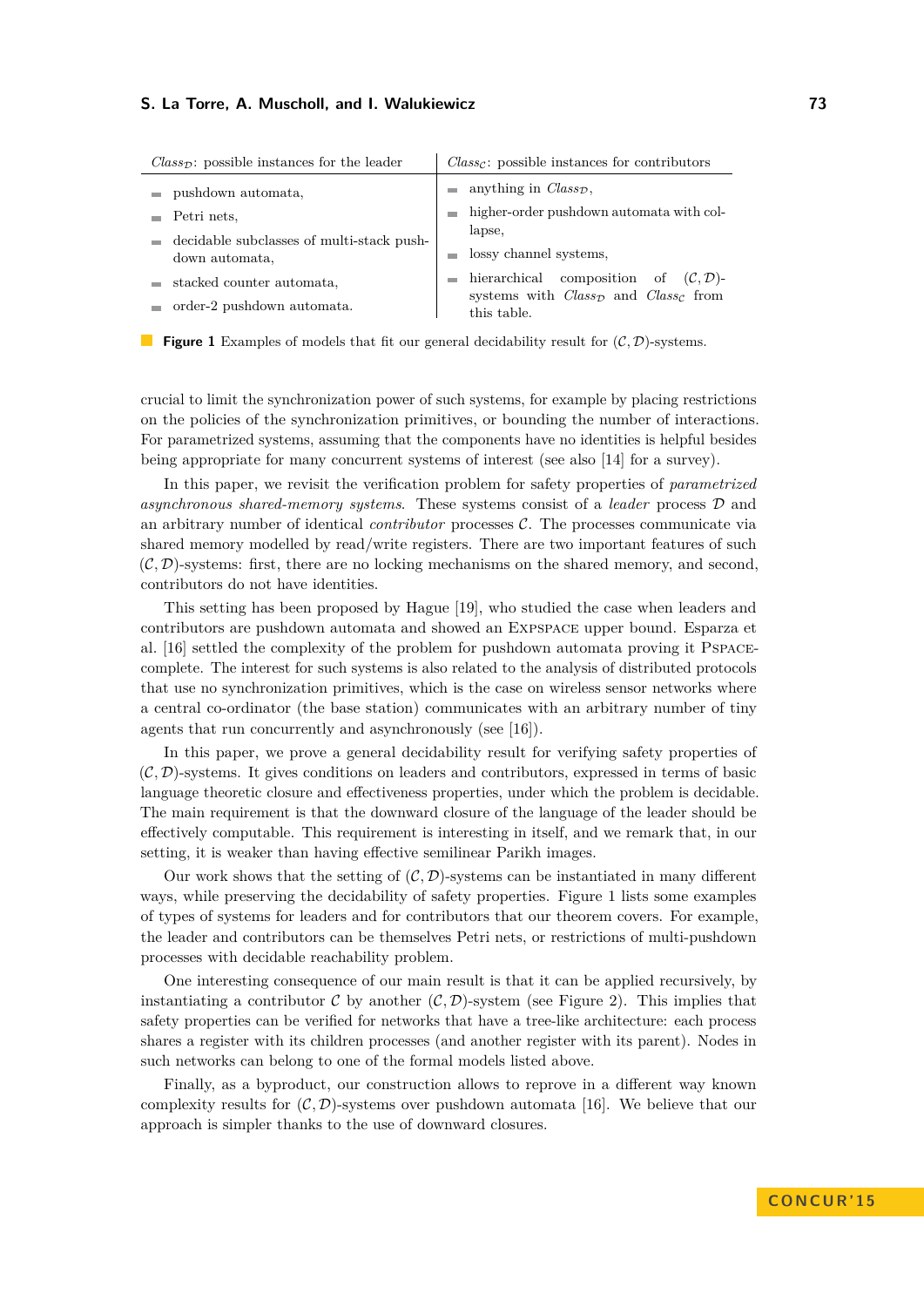<span id="page-2-0"></span>

**Figure 2** Example of a hierarchical composition of (C*,* D)-systems, *P<sup>i</sup>* are process types and  $R_i$  are R/W registers.  $P_0$  is the leader  $D$  of a  $(C, D)$ -system whose contributors are themselves  $(C, \mathcal{D})$ -systems each one with leader from  $P_1$  and contributors from  $P_2$ .

**Related work.** Parametrized verification of shared-memory multi-threaded programs has been studied for finite-state threads in [\[8,](#page-12-5) [22\]](#page-12-6) and for threads modeled as pushdown systems in [\[7,](#page-11-0) [10,](#page-12-7) [24,](#page-12-8) [25,](#page-12-9) [9\]](#page-12-10). The main difference with our setting is that in those models the synchronization primitives are allowed, and thus for pushdown threads, reachability becomes undecidable even if we restrict to finite data domains. The decidability results in [\[7,](#page-11-0) [10,](#page-12-7) [24,](#page-12-8) [25,](#page-12-9) [9\]](#page-12-10) concern the reachability analysis up to a bounded number of execution contexts, and in [\[7,](#page-11-0) [10\]](#page-12-7), dynamic thread creation is allowed.

Parameterized reachability is also considered in [\[6\]](#page-11-1) for shared-memory systems formed of one pushdown and several counters.

There is a rich literature concerning the verification of asynchronously-communicating parametrized programs that is mostly related to the verification of distributed protocols and varies for approaches and models (see e.g. [\[17,](#page-12-11) [11,](#page-12-12) [15,](#page-12-13) [23\]](#page-12-14) for some early work, and [\[13,](#page-12-15) [5,](#page-11-2) [29\]](#page-12-16) and references therein).

Parametrized tree systems, i.e., systems formed of an arbitrary number of processes operating on a tree-like architecture, have been studied by tree rewritings (see [\[4,](#page-11-3) [3\]](#page-11-4) and references therein). Our hierarchical composition of  $(C, \mathcal{D})$ -systems is quite different from the models studied there. Namely, each process shares a finite memory with its children processes and its parent process: all the interactions with the network neighbours are through asynchronous accesses to such memories. As processes, we allow several classes of systems, not just finite-state systems. On the other side, in our model there is no notion of global transitions.

**Organization of the paper.** In Section 2, we give some basic definitions and introduce the notion of  $(C, D)$ -system. In Section 3, the accumulator semantics is introduced and shown equivalent to the standard semantics of  $(C, \mathcal{D})$ -systems. In Section 4, we give two constructions that allow to decompose the semantics of  $(C, \mathcal{D})$ -systems into the parts concerning respectively the leader and the contributors. In Section 5, these constructions are used to give a decision algorithm that shows the main result of the paper. In Section 6, we use our approach to study the computational complexity of the reachability for  $(C, \mathcal{D})$ -systems for the classes of finite automata and pushdown automata. We conclude in Section 7 with a few remarks.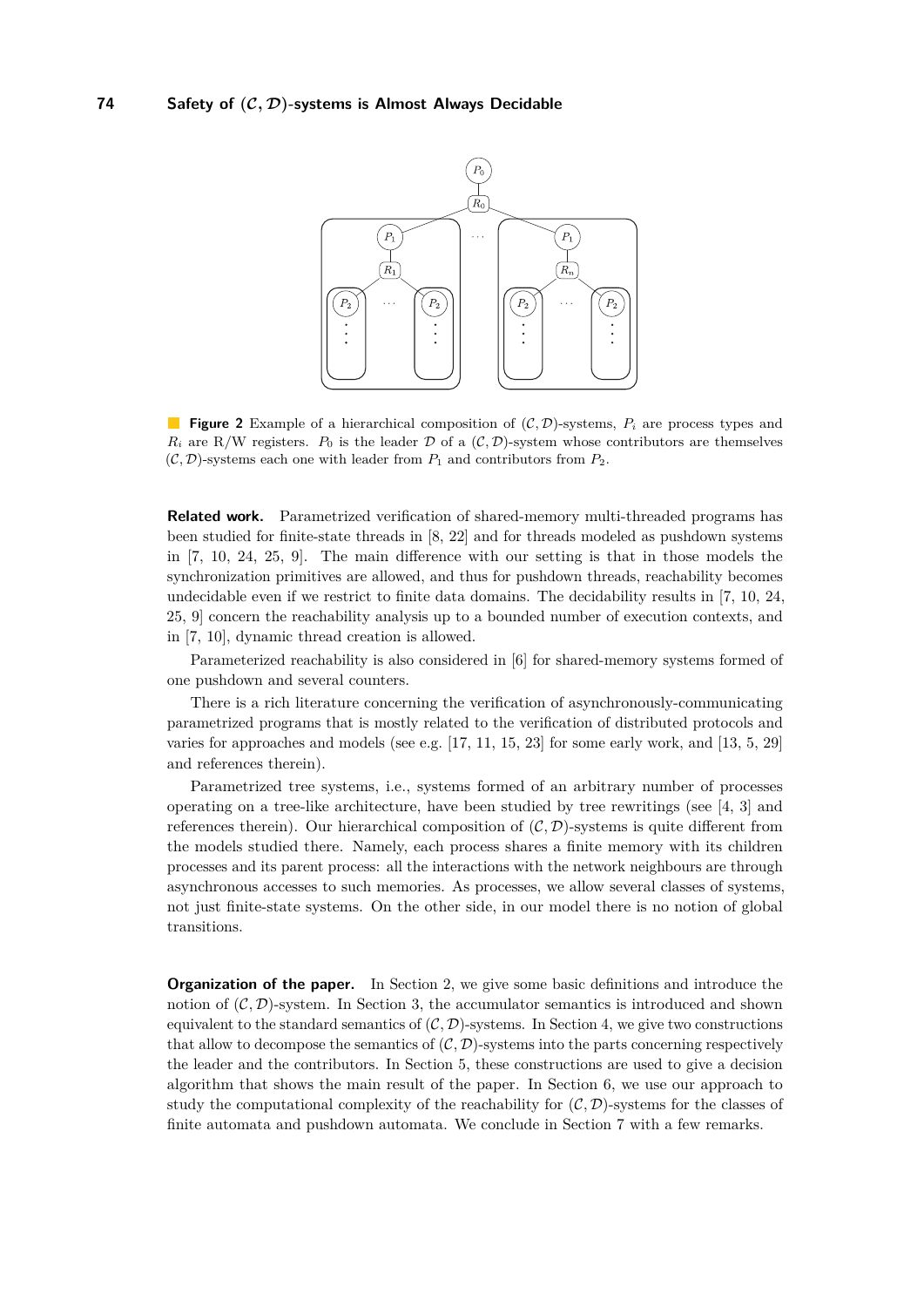# <span id="page-3-0"></span>**2 Preliminaries**

We first define the parametrized systems that we consider, and their reachability problem. These systems consist of one instance of a leader process  $D$ , and an arbitrary number of instances of a contributor process  $\mathcal{C}$ . Both  $\mathcal{C}$  and  $\mathcal{D}$  can be arbitrary, potentially infinite, transition systems. One can think of them as transition systems generated by, for example, pushdown automata, Petri nets, or lossy channel systems. Our decidability result will refer to the closure properties of classes of transition systems over which  $\mathcal C$  and  $\mathcal D$  range.

A *transition system* is a graph with states and labelled edges. The labels of edges are called *actions*. There may be infinitely many states in a transition system, but we will assume that the set of actions is finite. A transition system will come with an initial state. A *trace* is a sequence of actions labelling a path starting in the initial state. A word *v* is a *subword* of *u* if it can be obtained from *u* by erasing letters.

The *synchronized product* of two transition systems is a system whose state set is the product of the state sets of the two systems, and whose transitions are defined according to the rule: for actions common to the two systems the transition should be synchronized, whereas actions of only one of the two systems affect only the relevant component of the pair. In particular, the synchronized product of two transition systems over the same alphabet is just the standard product of the two.

For our decidability results we will assume implicitly that transition systems are given by some finite description. For example, when we will talk about the class of pushdown transition systems we will assume that they are given by pushdown automata.

We say that a class of transition systems is *effectively closed* under some operation if from a description of a transition system in the class we can effectively construct a description of the image of the transition system under that operation. Our decidability result will use a couple of abstract properties of classes of transition systems. For a class  $\mathcal C$  of transitions systems we say that:

- $\blacksquare$  C is *effectively closed under synchronized products with finite automata* if for every description of a system in  $\mathcal{C}$ , and every finite automaton, one can effectively find a description in  $\mathcal C$  of the synchronized product of the transition system with the automaton.
- C has *decidable reachability problem* if there is an algorithm deciding for a given action  $\mathcal{L}_{\mathcal{A}}$ and a description of a transition system in C if from the initial state of C there is a trace containing this action.
- C has an *effective downward closure* if there is an algorithm calculating for a given description of a transition system in  $\mathcal C$  the finite automaton accepting all subwords of the traces of  $C$  from the initial state.

Observe that having effective downward closure implies having decidable reachability problem. We will give an example of the use of these notions in a simple result on page [77](#page-5-0) (Corollary [2\)](#page-5-0).

We proceed to the formal definition of  $(C, \mathcal{D})$ -systems. These systems are composed of arbitrary many instances of a contributor process  $\mathcal C$  and one instance of a leader process D. The processes communicate through a shared register. We write *G* for the finite set of register values, and use *g, h* to range over elements of *G*. The initial value of the register is denoted  $g_{init}$ . The alphabets of both C and D contain actions representing reads and writes to the register:

 $\Sigma_c = \{r(q), w(q) : q \in G\}$ ,  $\Sigma_{\mathcal{D}} = \{\bar{r}(q), \bar{w}(q) : q \in G\}$ .

Both  $\mathcal C$  and  $\mathcal D$  are, possibly infinite, transition systems over these alphabets:

 $\mathcal{C} = \langle S, \delta \subseteq S \times \Sigma_C \times S, s_{init} \rangle$   $\mathcal{D} = \langle T, \Delta \subseteq T \times \Sigma_D \times T, t_{init} \rangle$ .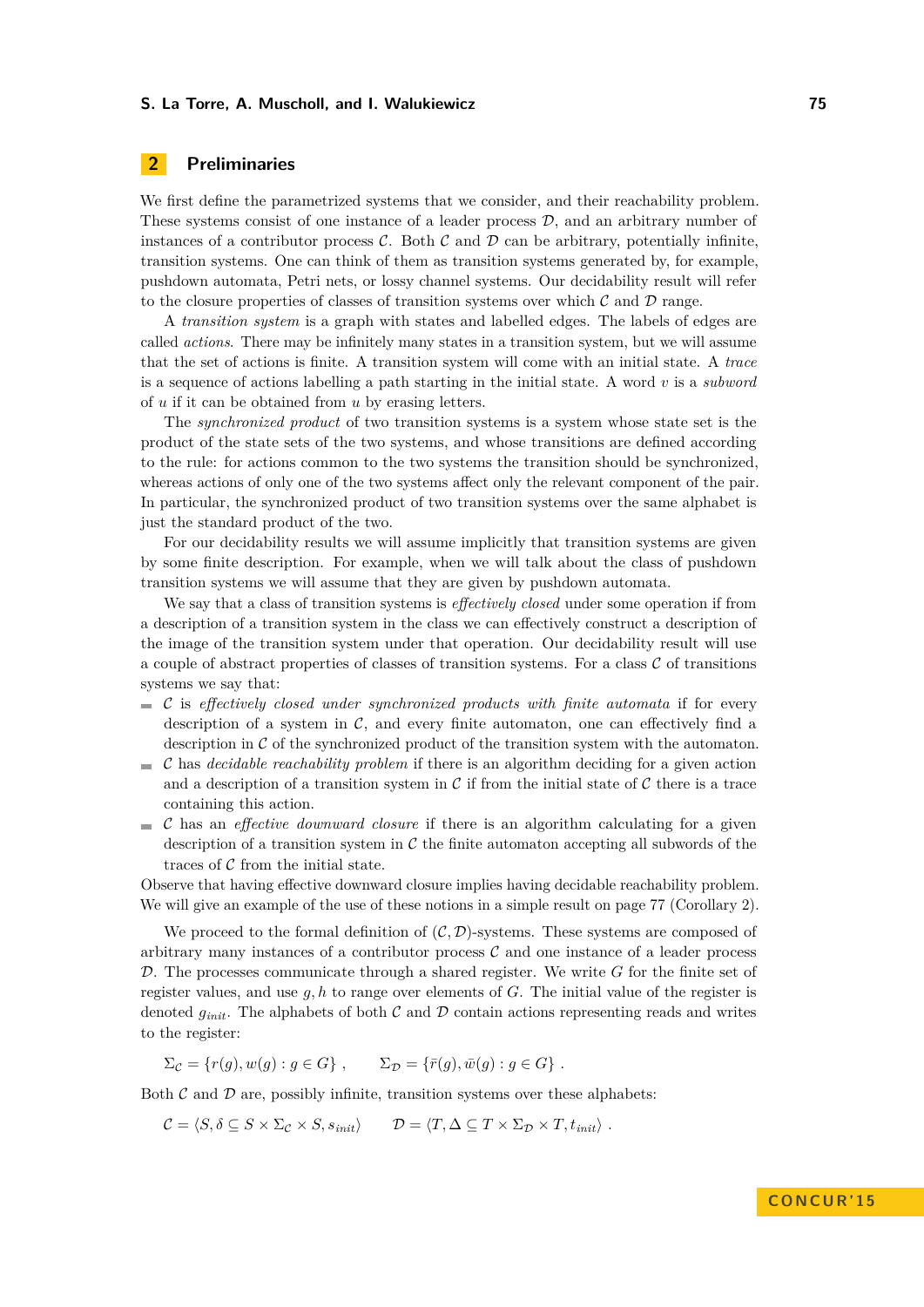## **76 Safety of (C***,* **D)-systems is Almost Always Decidable**

The transition systems do not have internal actions. Adding them to the alphabets would not modify our results, so for simplicity we prefer not to deal with them here. Internal actions will be useful though when we consider hierarchical composition of  $(C, \mathcal{D})$ -systems.

A  $(C, \mathcal{D})$ -system consists of an unspecified number of copies of C, one copy of D, and a shared register. A configuration of such a system can be represented by a triple  $(f : \mathbb{N} \to$  $S, t \in T, q \in G$ , consisting of a function f counting the number of instances of C in a given state, the state  $t$  of  $D$  and the current register value  $q$ .

In principle we would expect that  $f$  is a partial function defined only on an initial interval of N. This would represent that indeed there are only finitely many copies of  $\mathcal{C}$ . Given the questions we are interested in, this is irrelevant, so we prefer not to put this condition.

The transitions of the  $(C, \mathcal{D})$ -system are presented below. We extend the transition relation  $\delta$  of  $\mathcal C$  from  $S$  to  $\mathbb N \to S$  and write  $f \stackrel{a}{\to} f'$  in  $\delta$ , meaning that there is an index *i* such that  $f(i) \stackrel{a}{\rightarrow} f'(i)$  in C and  $f(j) = f'(j)$  for  $j \neq i$ .

| $(f, t, g) \xrightarrow{\bar{w}(h)} (f, t', h)$ | if $t \xrightarrow{\bar{w}(h)} t'$ in $\Delta$             |
|-------------------------------------------------|------------------------------------------------------------|
| $(f, t, g) \xrightarrow{\bar{r}(h)} (f, t', h)$ | if $t \xrightarrow{\bar{r}(h)} t'$ in $\Delta$ and $h = g$ |
| $(f, t, g) \xrightarrow{w(h)} (f', t, h)$       | if $f \xrightarrow{w(h)} f'$ in $\delta$                   |
| $(f, t, g) \xrightarrow{r(h)} (f', t, h)$       | if $f \xrightarrow{r(h)} f'$ in $\delta$ and $h = g$       |

*The reachability problem* is to decide if in a given  $(C, D)$ -system the register can contain some error value that we denote by  $\#$ . Observe that it may be assumed w.l.o.g. that this value is written by the leader  $D$ . This means that we are asking if there is a trace of the  $(C, \mathcal{D})$ -system from the initial configuration  $(f_{init}, t_{init}, g_{init})$ , with label from  $(\Sigma_C \cup \Sigma_{\mathcal{D}})^* \overline{w}(\#)$ . Here,  $f_{init}$  is a constant function assigning the initial state of C to every  $i \in \mathbb{N}$ . In the following we will simply say that we want to decide if there is a  $\#-trace$  in the  $(\mathcal{C}, \mathcal{D})$ -system.

# **3 Accumulator semantics**

The semantics we have presented above, although natural, is not that easy to work with. Here we formulate a different semantics, called accumulator semantics, that is equivalent if the reachability problem is considered. As an example of the advantage offered by the accumulator semantics we give a very simple argument for the decidability in the case when  $\mathcal C$  ranges over finite state systems.

In the accumulator semantics, instead of a function  $f : \mathbb{N} \to S$  we use a set  $A \subseteq S$  that we call accumulator to reflect the fact that it can only grow. The idea is that since we reason in parametrized setting, we do not need to count precisely how many copies of  $\mathcal C$  have reached a given state. Once that a state is reached, it can be "duplicated" an arbitrary number of times. So in the accumulator semantics configurations are of the form  $(A \subseteq S, t \in T, g \in G)$ , and the transitions are:

| $(A, t, g) \xrightarrow{\bar{w}(h)} (A, t', h)$      | if $t \xrightarrow{\bar{w}(h)} t'$ in $\Delta$                          |
|------------------------------------------------------|-------------------------------------------------------------------------|
| $(A, t, g) \xrightarrow{\bar{r}(h)} (A, t', h)$      | if $t \xrightarrow{\bar{r}(h)} t'$ in $\Delta$ and $h = g$              |
| $(A, t, g) \xrightarrow{w(h)} (A \cup \{s'\}, t, h)$ | if $s \xrightarrow{w(h)} s'$ in $\delta$ for some $s \in A$             |
| $(A, t, g) \xrightarrow{r(h)} (A \cup \{s'\}, t, h)$ | if $h = g$ and $s \xrightarrow{r(h)} s'$ in $\delta$ for some $s \in A$ |

<span id="page-4-0"></span>**Proposition 1.** *There is a*  $\#$ *-trace from*  $(f_{init}, t_{init}, g_{init})$  *in the*  $(C, D)$ *-system iff there is one from* ({*sinit*}*, tinit, ginit*) *in the accumulator semantics.*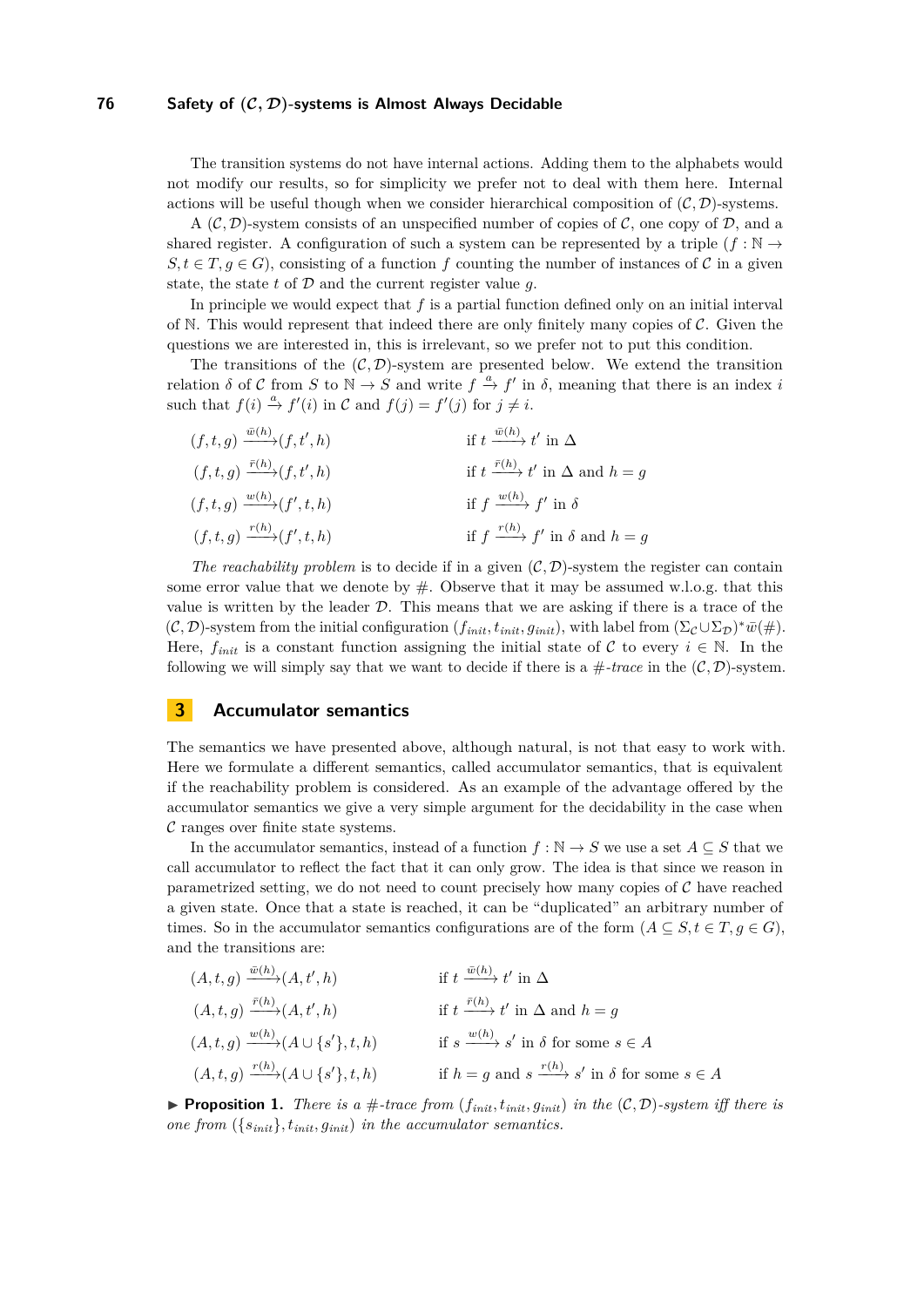**Proof.** For the left to right direction, we take a run  $\{(f_i, t_i, g_i)\}_{i=1,\dots,n}$  and show that  $\{(A_i, t_i, g_i)\}_{i=1,\dots,n}$  is a run, where  $A_i$  is the set of the states of C that have appeared as a value of one of  $f_1, \ldots, f_i$ .

For the right to left direction we prove a more general statement. Suppose that  $\sigma$  is a #-trace in the accumulator semantics from a state  $(A, t, g)$  and f is such that  $\left|\left\{i : f(i)\right.\right\}$  $|s|\geq 2^{|\sigma|}$  for all  $s\in A$ . Then we show that there is a #-trace from  $(f, t, g)$  in  $(C, \mathcal{D})$ -system. The proposition then follows since in *finit* we have arbitrarily many copies of *sinit*. The proof of this statement is by induction on the length of  $\sigma$ . One step in the accumulator semantics is simulated by letting either D take the step, or half of the copies of C take the step.

Note that the standard and the accumulator semantics do not generate the same traces. In order to simulate a step in the accumulator semantics, the  $(C, \mathcal{D})$ -system may need to perform several steps.

If  $\mathcal C$  is a finite state automaton then the  $A$ -part in the accumulator semantics is of bounded size. This gives a simple decidability result:

<span id="page-5-0"></span> $\triangleright$  **Corollary 2.** *Suppose that Class<sub>D</sub> is closed under synchronized products with finite automata. The reachability problem for*  $(C, D)$ *-systems where* C *is a finite-state automaton, and* D *is from Class<sub>D</sub>*, *effectively reduces to the reachability problem in Class<sub>D</sub>.* 

Proposition [1](#page-4-0) allows us to use the accumulator semantics as the semantics of  $(C, \mathcal{D})$ systems, and this will be our implicit assumption in the following sections.

# <span id="page-5-1"></span>**4 Capacities and downward closures**

Our objective is a decidability result for  $(C, \mathcal{D})$ -systems. It will be obtained by combining two reductions that we describe in this section. First, we will decompose the semantics of a  $(C, \mathcal{D})$ -system into the part concerning C and the one concerning D. Lemma [4](#page-7-0) reduces our problem to that of finding an input on which we can run separately two parts. The second step starts from the observation that instead of  $D$  we can work with the downward closure of D (Lemma [5\)](#page-7-1). Then we can rely on the well-known fact that the downward closure of *any* language is regular. Using a decomposition technique similar to that of Lemma [4](#page-7-0) we obtain our main technical result, Lemma [7.](#page-7-2) This will be turned into a decision procedure in the next section.

We start by defining the transition system  $\mathcal{D}^{\kappa}$ , that captures the part of the  $(\mathcal{C}, \mathcal{D})$ -system concerning  $\mathcal{D}$ . The system  $\mathcal{D}^{\kappa}$  is obtained by abstracting the register contributions of  $\mathcal{C}$  by a set  $K \subseteq G$  of possible values. Let  $\mathcal{D}^{\kappa} = \langle \mathcal{P}(G) \times T \times G, \delta, (\emptyset, t_{init}, g_{init}) \rangle$ . So a configuration of D*<sup>κ</sup>* has the form

 $(K \subseteq G, t \in T, g \in G)$ .

Intuitively, *K* represents a *capacity*: the values that contributors have already written into the register up to the present point of the execution of the system. State  $t \in T$  is the current state of  $D$ , and  $q \in G$  is the current content of the register.

To update the *K*-component of a configuration we introduce a new alphabet

 $\Sigma_{\nu} = {\nu(q) : q \in G},$ 

and let the alphabet of  $\mathcal{D}^{\kappa}$  be  $\Sigma_{\mathcal{D}} \cup \Sigma_{\nu}$ . The intuition behind the transitions of  $\mathcal{D}^{\kappa}$  presented below is the following. Since an arbitrary number of copies of  $\mathcal C$  can be started, whenever a value *g* is written in the register by a contributor we can construct a different run where this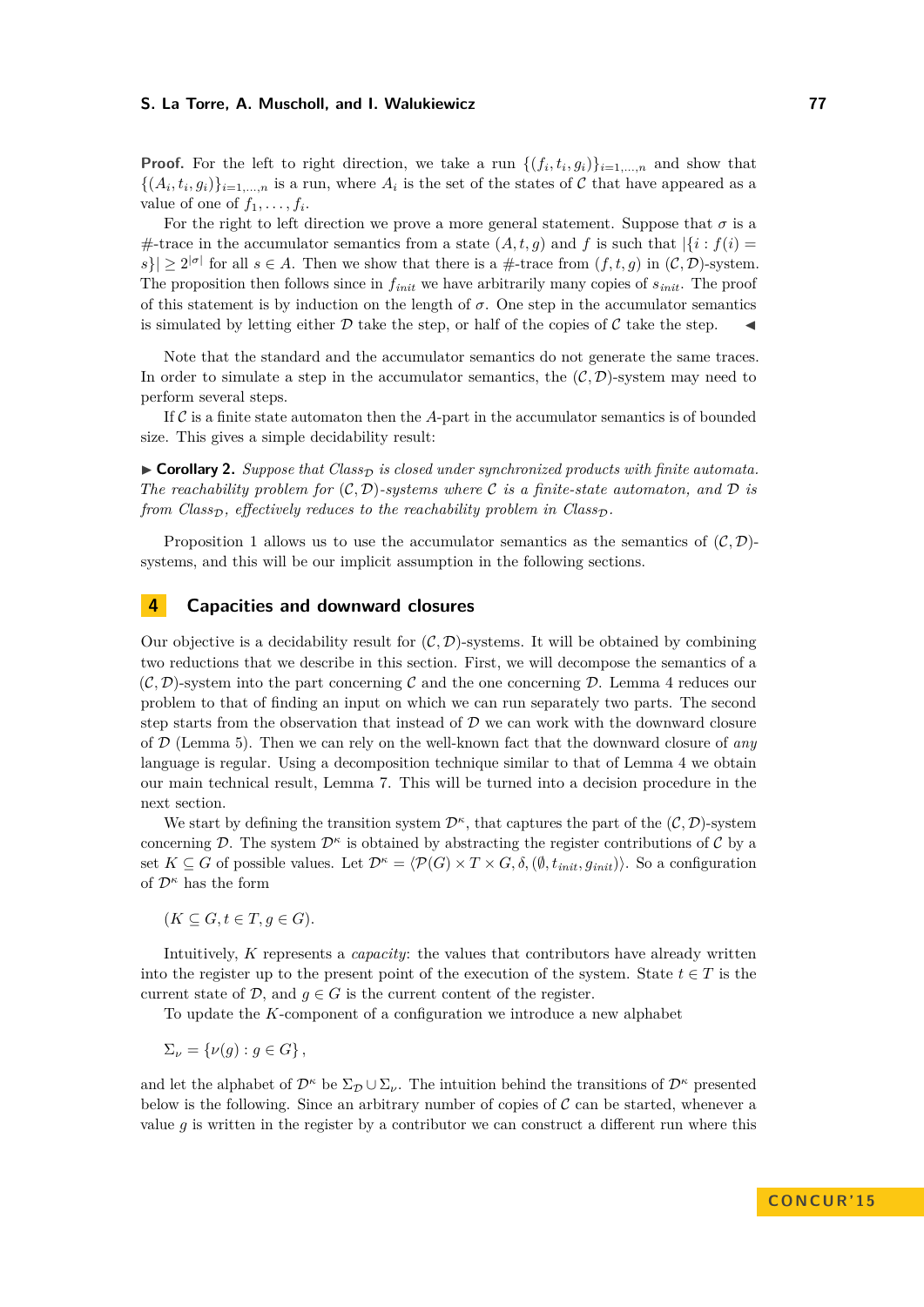instance of the contributor is duplicated some number of times. In this new run, any time in the future of the computation when the value *g* is needed in the register we can use one of these duplicates. We capture this phenomenon in the transitions of  $\mathcal{D}^{\kappa}$  by enabling a read action  $\bar{r}(h)$  whenever  $h \in K$ .

Precisely, the transitions of D*<sup>κ</sup>* are:

$$
(K, t, g) \xrightarrow{\bar{w}(h)} (K, t', h) \qquad \text{if } t \xrightarrow{\bar{w}(h)} t' \text{ in } \Delta,
$$
  
\n
$$
(K, t, g) \xrightarrow{\bar{r}(h)} (K, t', h) \qquad \text{if } t \xrightarrow{\bar{r}(h)} t' \text{ in } \Delta \text{ and } h \in K \cup \{g\},
$$
  
\n
$$
(K, t, g) \xrightarrow{\nu(h)} (K \cup \{h\}, t, h) \qquad \text{if } h \notin K.
$$

It is not difficult to see that if there is a  $\#$ -trace in the  $(C, \mathcal{D})$ -system then there is one in  $\mathcal{D}^{\kappa}$ . The opposite is clearly not true because  $\mathcal{D}^{\kappa}$  ignores the form of C: there is no check that  $\nu(h)$  actions can indeed come from writes of C. We will recover the equivalence by putting an additional condition on traces of  $\mathcal{D}^{\kappa}$  (cf. Lemma [4](#page-7-0) below).

In order to obtain a sufficient condition on traces of D*<sup>κ</sup>* we construct a "capacity aware" version of C. This is the transition system  $\mathcal{C}^{\kappa} = \langle \mathcal{P}(G) \times S \times G, \delta^{\kappa}, (\emptyset, s_{init}, g_{init}) \rangle$  where  $\delta^{\kappa}$ is:

$$
(K, s, g) \xrightarrow{\bar{w}(h)} (K, s, h) \quad (K, s, g) \xrightarrow{\bar{r}(h)} (K, s, h) \quad (K, s, g) \xrightarrow{\nu(h)} (K \cup \{h\}, s, h)
$$
  

$$
(K, s, g) \xrightarrow{w(h)} (K, s', h) \text{ if } s \xrightarrow{w(h)} s' \text{ in } \delta \text{ and } h \in K
$$
  

$$
(K, s, g) \xrightarrow{r(h)} (K, s', h) \text{ if } s \xrightarrow{r(h)} s' \text{ in } \delta \text{ and } h \in K \cup \{g\}.
$$

This automaton follows the actions of  $\mathcal{D}^{\kappa}$  (first line above) in order to be aware of the current contents of the register and the capacity. At the same time,  $\mathcal{C}^{\kappa}$  can also do the  $w(h)$  actions provided they are declared in the capacity *K*, and the *r*(*h*) actions when *h* is either in the capacity *K* or in the register. So the capacity restricts the write actions of contributors and allows for more read actions.

We stress the following:

- **1.** Both for  $\mathcal{C}^{\kappa}$  and  $\mathcal{D}^{\kappa}$ , the content of the register after a transition is determined by the executed action.
- **2.** Both systems have two kinds of reads: from the register *g*, and from the capacity *K*. We refer to actions  $\bar{r}(h)$  and  $r(h)$  as *capacity reads* whenever  $h \in K$ . The idea is that these reads simulate a read of a value written by a copy of  $C$ .
- <span id="page-6-0"></span>**3.** The *K*-component of  $\mathcal{C}^{\kappa}$  and  $\mathcal{D}^{\kappa}$  is determined by the sequence of  $\nu(h)$ -moves. An execution of  $\mathcal{D}^{\kappa}$  can have at most one  $\nu(h)$  action for every  $h \in G$ .

Lemma [4](#page-7-0) below formulates the condition on traces of the transition system  $\mathcal{D}^{\kappa}$  that correspond to traces in the  $(C, \mathcal{D})$ -system.

**Notation.** We will use the convention of writing  $\Sigma_{\mathcal{D},\nu}$  for  $\Sigma_{\mathcal{D}} \cup \Sigma_{\nu}$ . Similarly for  $\Sigma_{\mathcal{C},\nu}$  and  $\Sigma_{\mathcal{C},\mathcal{D},\nu}$ . By  $v|_{\Sigma}$  we will denote the subword of *v* obtained by erasing the symbols not in  $\Sigma$ .

**► Definition 3.** A trace  $v \nu(h) \in \sum_{\mathcal{D},\nu}^*$  is C-supported if there exists a word  $u \in \sum_{\mathcal{C},\mathcal{D},\nu}^*$  such that

 $u|_{\Sigma_{\mathcal{D},\nu}} = v$  and  $u \nu(h)w(h) \in L(\mathcal{C}^{\kappa}).$ 

A trace  $v \in \sum_{\mathcal{D},\nu}^*$  is *totally* C-supported if every prefix  $v'\nu(h)$  of *v* is C-supported.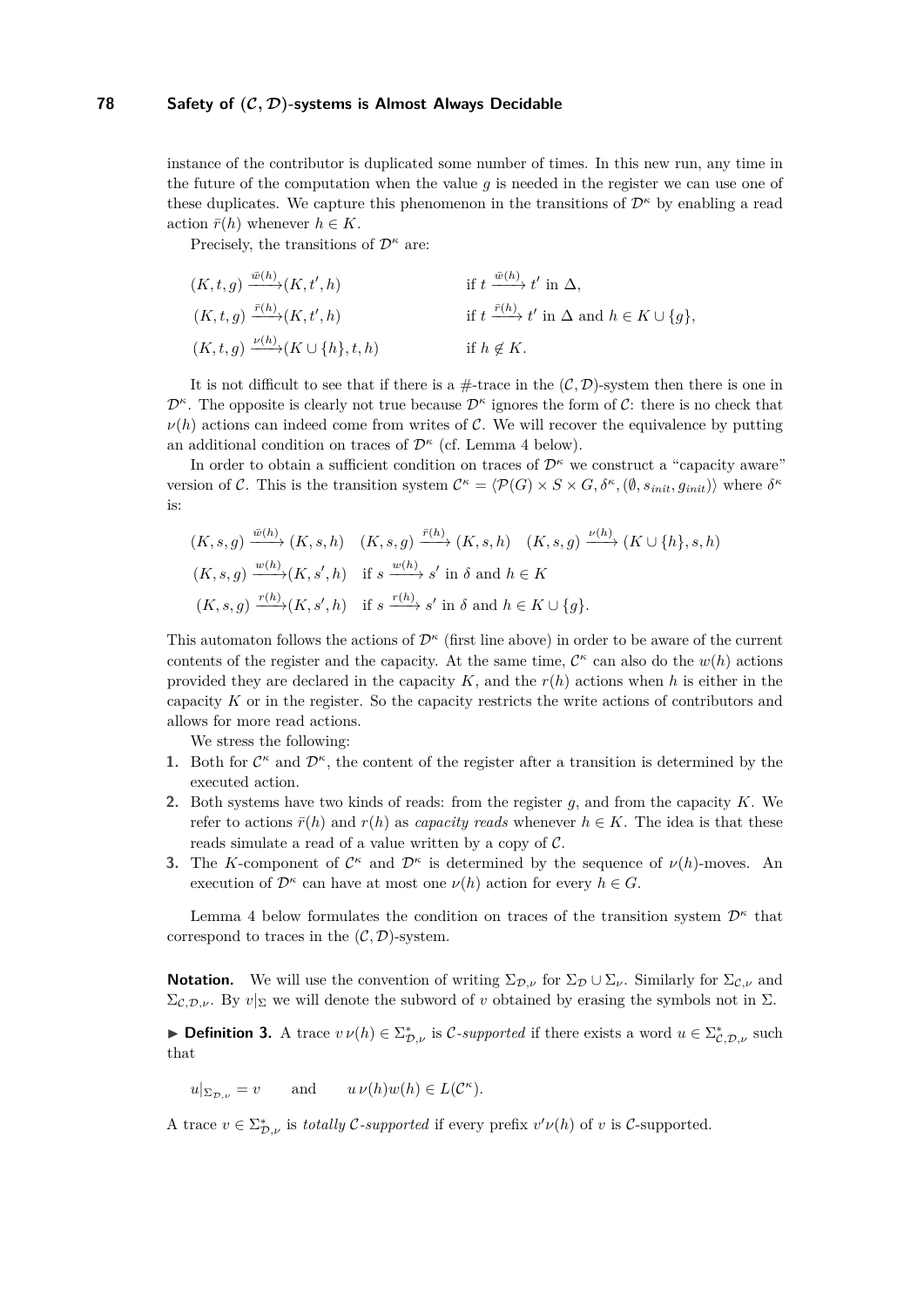$$
\Sigma_1 \quad \Sigma_2 \quad \Sigma_i \quad \Sigma_{n+1}
$$
\n
$$
\begin{array}{ccc}\n\Omega & \Omega & \Omega_{n+1} \\
\Omega & \Omega_1 & \Omega_2 & \Omega_2 \\
q_1 & \to q_2 & \end{array} \dots \quad \begin{array}{ccc}\n\Omega_{i-1} & \Omega_i & \Omega_{n+1} \\
\Omega_{i-1} & \Omega_i & \Omega_{n+1} \\
\Omega_{i-1} & \Omega_{i-1} & \Omega_{n+1}\n\end{array}
$$

<span id="page-7-3"></span>**Figure 3** A pattern in  $\mathcal{D}^{\kappa}$ .

The intuition behind this definition is that every  $\nu(h)$  in a trace of  $\mathcal{D}^{\kappa}$  should be supported by a run of contributors witnessing that the write action  $w(h)$  is indeed possible.

<span id="page-7-0"></span>**Lemma 4.** There is a  $\#$ -trace in a  $(C, \mathcal{D})$ -system if and only if there is a totally C-supported  $#$ *-trace in*  $\mathcal{D}^{\kappa}$ .

Lemma [4](#page-7-0) tells us that in order to find a  $\#$ -trace in  $(C, \mathcal{D})$ -system we need to find a  $\#$ -trace in  $\mathcal{D}^{\kappa}$  and verify that it is supported. We will now see that we can actually work with the set of subwords of D*<sup>κ</sup>* . This is important, as for every language the set of its subwords is a regular language. Moreover, the minimal automaton for the downward closure has a very simple form. The main technical result of this section says that our initial problem reduces to finding a particular pattern in this minimal automaton.

<span id="page-7-1"></span>► **Lemma 5.** *If*  $v_1v(h_1)\ldots v_i v(h_i)$  *is a* C-supported trace and  $v_j$  *is a subword of*  $v'_j \in \Sigma^*_{\mathcal{D}}$  for *every*  $j = 1, \ldots, i$ *, then*  $v'_1 \nu(h_1) \ldots v'_i \nu(h_i)$  *is* C-supported.

The *downward closure* of language *L*, denoted *L*↓, is the set of subwords of the words in *L*. In the following, we denote by  $\mathcal{D}^{\kappa}$  the minimal automaton accepting the downward closure of the set of traces from D*<sup>κ</sup>* . Every minimal automaton accepting a downward closed language is a graph where the only cycles are self-loops on some states. So every word accepted by  $\mathcal{D}^{\kappa}$  comes from a pattern of the form in Figure [3,](#page-7-3) where on each  $q_i$  there is a self-loop on letters from some, possibly empty, alphabet  $\Sigma_i \subseteq \Sigma_{\mathcal{D}}$ . Note that actions of the form  $\nu(h)$  do not occur on self-loops, since by observation [3](#page-6-0) on page [78](#page-6-0) their number is bounded in any trace from D.

As  $\mathcal{D}^{\kappa}$  is a finite automaton, there are finitely many such patterns. We can thus take patterns one by one, and check if there is one that determines a totally  $\mathcal{C}\text{-supported trace.}$ The problem is that to check this we need to fix a trace in advance, and it is not clear how to do this since we have no bound on the length of a fully supported trace. The definition of compatible patterns and the lemma that follows go around this problem.

<span id="page-7-4"></span>▶ **Definition 6.** Consider a pattern as in Figure [3.](#page-7-3) The pattern is *C*-compatible up to position *i* if for every  $j = 1, ..., i$  there are words  $v_j \in \sum_j^*$  such that  $v_0a_1...v_ia_i$  is C-supported. The pattern is *fully* C-compatible if for every  $i = 1, \ldots, n$  such that  $a_i = \nu(h)$  for some *h*, the pattern is C-compatible up to position *i*. A #-pattern is one ending with  $a_n = \bar{w}(\#)$ .

The difference between the above definition and Definition 3 is that in the latter we work with a single trace that is C-supported. In Definition [6](#page-7-4) we may have to consider different C-supported traces for distinct positions of the pattern. This is necessary, because we cannot fix in advance a trace for all positions of the pattern.

<span id="page-7-2"></span>I **Lemma 7.** *There is a totally* C*-supported* #*-trace in* D*<sup>κ</sup> iff there is a fully* C*-compatible*  $#$ *-pattern in*  $\mathcal{D}^{\kappa}$ .

Lemma [7](#page-7-2) together with Lemma [4](#page-7-0) reduces our reachability problem to the problem of finding a fully *C*-compatible #-pattern in a finite automaton  $\mathcal{D}^{\kappa}$ .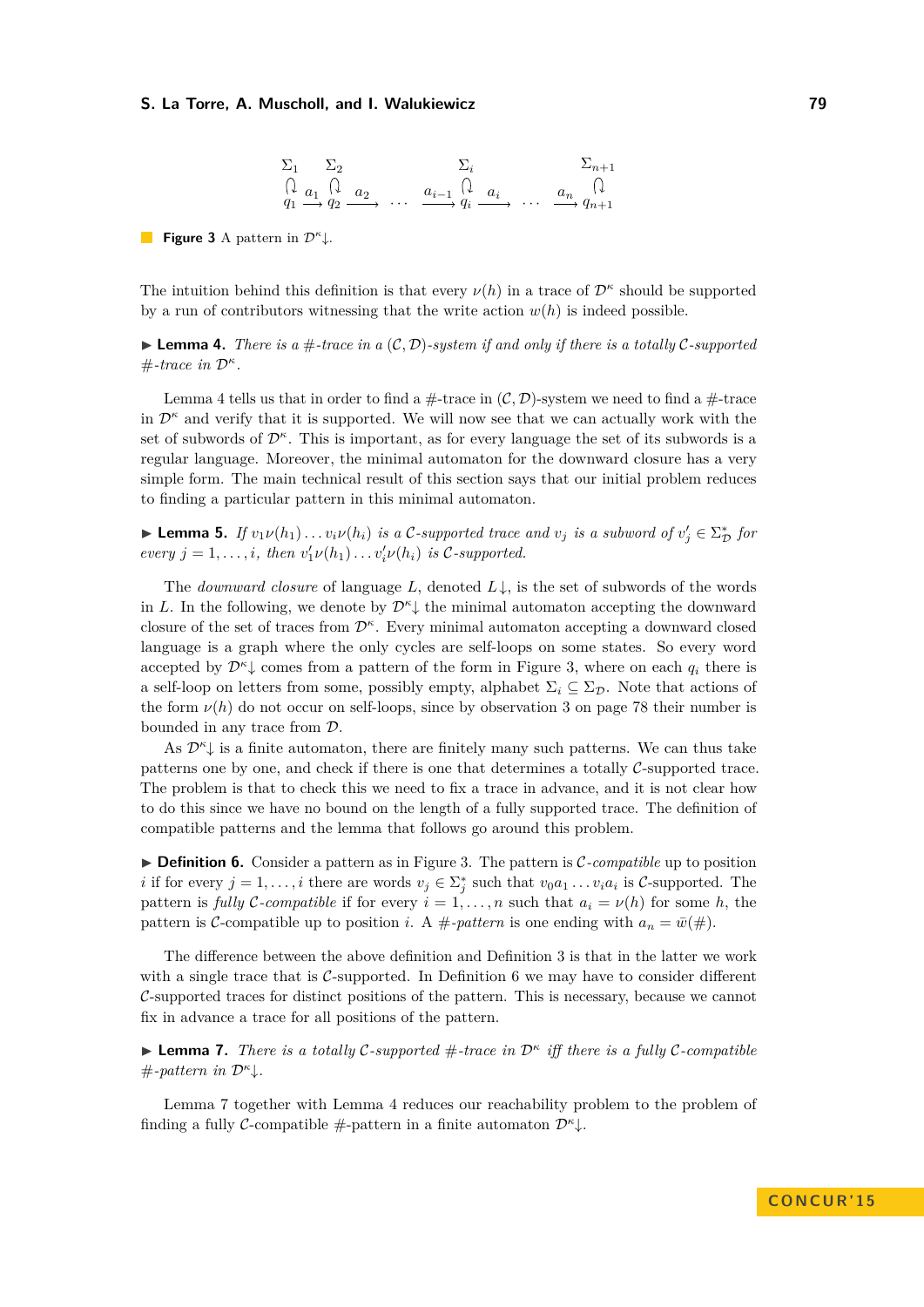## **5 A general decidability result**

In this section we present the main result of the paper giving conditions under which the reachability problem for  $(C, \mathcal{D})$ -systems is decidable. The theorem refers to the properties of classes of transition systems defined on page [75.](#page-3-0) We also discuss the hypotheses of the theorem as well its applicability referring back to examples from Figure [1.](#page-1-0)

<span id="page-8-0"></span>► **Theorem 8.** *Suppose Class<sub>C</sub>, Class<sub>D</sub> are two classes of transition systems closed under*  $synchronized products with finite automata.$  If  $Class<sub>c</sub> has a decidable reachability problem,$ and *Class<sub>D</sub>* has effective downward closure then the reachability problem for  $(C, D)$ *-systems*, *with*  $\mathcal{C}$  *from Class<sub>c</sub> and*  $\mathcal{D}$  *from Class<sub>D</sub>*, *is decidable.* 

**Proof.** We describe an algorithm deciding the reachability problem for  $(C, \mathcal{D})$ -systems. Given C and D, the algorithm first computes  $\mathcal{C}^{\kappa}$  and  $\mathcal{D}^{\kappa}$  as defined on page [78.](#page-5-1) The definition of  $\mathcal{D}^{\kappa}$  tells us that it can be obtained by first extending  $\mathcal{D}$  with actions in  $\Sigma_{\nu}$  and then making a product with a finite automaton that takes care of the capacity set and the register content (similar for  $\mathcal{C}^{\kappa}$ ). Then the algorithm computes the finite automaton  $\mathcal{D}^{\kappa} \downarrow$  for the downward closure of  $\mathcal{D}^{\kappa}$ . These operations are effective since  $\mathcal{D}$  is in *Class<sub>D</sub>*.

In the next step the algorithm examines all  $#$ -patterns in  $\mathcal{D}^{\kappa}$  of the form:

$$
\begin{array}{ccc}\n\Sigma_1 & \Sigma_2 & \Sigma_{n+1} \\
\bigcap & \Omega & \Omega \\
q_1 \xrightarrow{q_2} q_2 \xrightarrow{a_2} \cdots & \underbrace{a_n} & \underbrace{a_n}_{q_{n+1}} \xrightarrow{q_n} q_{n+2}\n\end{array}
$$

and checks if there is one that is fully  $\mathcal{C}$ -compatible. The algorithm answers yes if and only if it finds a #-pattern in  $\mathcal{D}^{\kappa}$  that is fully C-compatible. Observe that by Lemma [7](#page-7-2) this holds iff  $\mathcal{D}^{\kappa}$  has a fully C-supported #-trace, and thus by Lemma [4](#page-7-0) iff there exists a #-trace in the (C*,* D)-system.

To complete the proof, we need to show how to check that a pattern as above is fully C-compatible. Let  $k_1, \ldots, k_l$  be the indices such that  $a_{k_i}$  is of the form  $\nu(h_i)$ . The algorithm checks if the prefix of the pattern up to  $a_{k_i}$  is  $C$ -compatible for  $i = 1, \ldots, l$ .

For each  $i = 1, \ldots, l$ , the check proceeds as follows. First, starting from the pattern up to  $a_{k_i}$  it constructs the finite automaton accepting  $\Gamma_1^* a_1 \ldots \Gamma_{k_i}^* \nu(h_i) w(h_i)$  where  $\Gamma_j = \Sigma_j \cup \Sigma_c$ for  $j = 1, \ldots, k_i$ . Then, it takes the synchronized product of the resulting automaton with  $\mathcal{C}^{\kappa}$ . Denote it with  $(\mathcal{C}^{\kappa})_i$ . The final step of the check is to test for reachability of  $w(h_i)$  in  $(C^{\kappa})_i$ . Note that this can be done by hypothesis since from the properties of *Class<sub>C</sub>*,  $(C^{\kappa})_i$ is still in *Class<sub>c*</sub>. In fact, the test succeeds iff the pattern up to  $a_{k_i}$  is *C*-compatible. This concludes the proof.

In Figure [1](#page-1-0) we have listed some concrete instances of  $(C, D)$ -systems for which the reachability problem is decidable thanks to Theorem [8.](#page-8-0) For all the listed classes the closure under synchronized products required by the theorem is immediate, since all of them have finite control.

The effective downward closure, and thus effective reachability problem, holds for pushdown automata [\[12\]](#page-12-17), Petri net languages [\[18\]](#page-12-18), stacked counter automata [\[31\]](#page-12-19), and higher-order pushdown automata of order 2 [\[30\]](#page-12-20).

Multi-stack pushdown automata (MPA) are Turing powerful already with two stacks. There are though subclasses of MPA with a decidable reachability problem such as path-tree MPA, and scope-bounded MPA [\[26,](#page-12-21) [27\]](#page-12-22). The former include bounded-phase MPA and ordered MPA. For all these classes it is known that visibly multi-pushdown languages have effective semilinear Parikh images. Note that since a run of an MPA is a word over a visible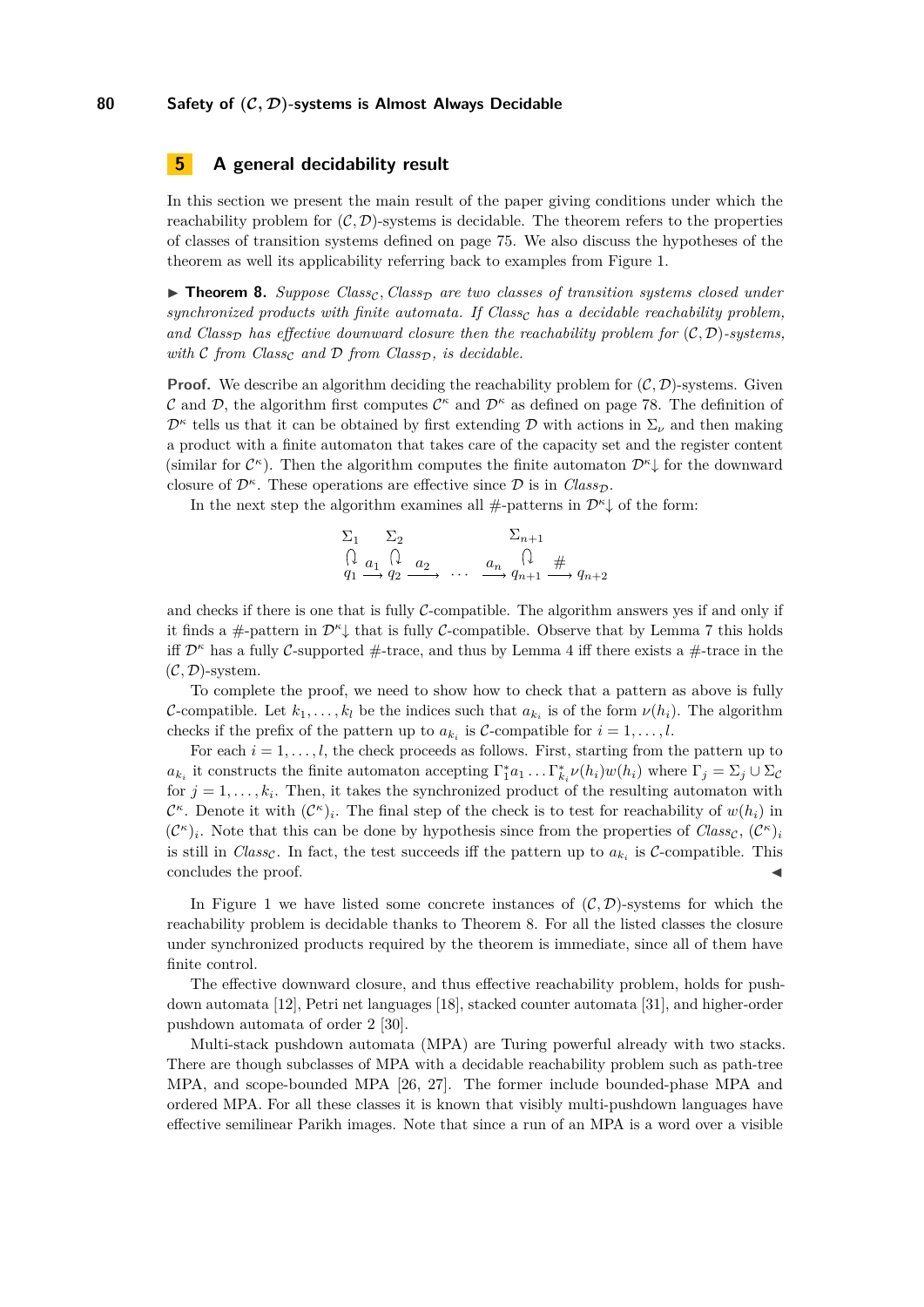alphabet, there is a simple reduction that allows to show semilinearity of Parikh images also for the non visibly-pushdown languages accepted by any of these classes. Then Corollary [9](#page-9-0) below implies decidability for these classes of MPA.

Reachability is decidable for lossy channel systems [\[1\]](#page-11-5) and higher-order pushdown automata with collapse [\[20\]](#page-12-23). Lossy channel systems do not have effective downward closure: this can be seen by a rather direct reduction from the problem of deciding boundedness of the set of reachable configurations [\[28\]](#page-12-24). For higher-order pushdown automata it is not known if the downward closure is effective.

Theorem [8](#page-8-0) makes several assumptions about the classes  $Class_{C}$  and  $Class_{D}$ . It is worth examining them closer.

The closure property of the theorem, closure under synchronized product, is implied by closure under rational transductions. Given two alphabets Σ and Γ, a *rational transduction* from  $\Sigma$  to  $\Gamma$  is the subset of  $\Sigma^* \times \Gamma^*$  generated by a finite-state transducer.

A class of languages is *closed under rational transductions* if for every language *L* in the class, and every finite-state transducer *T* the image of *L* under *T* is in the class. Observe that the closure under synchronized products with finite automata does not imply closure under projections, and more generally under homomorphisms. So the closure requirements of our theorem are weaker than the closure under rational transductions.

Having an effective downward closure is an interesting condition in itself that probably deserves to be better understood. Zetzsche [\[30\]](#page-12-20) has recently shown that a sufficient condition for a class to have an effective downward closure is to be closed under rational transductions and to have *effective semilinear Parikh images*. The latter means that there is an algorithm that given a description of a transition system calculates a semilinear representation of the Parikh image of the language of the transition system. A closer examination of his argument shows that our closure under synchronized product with finite automata, together with effective semilinear Parikh images, already implies effective downward closure. Thus in our theorem we can replace the requirement that  $Class_{\mathcal{D}}$  has effective downward closure by effective semilinear Parikh images.

<span id="page-9-0"></span> $\triangleright$  **Corollary 9.** *Suppose that Class<sub>C</sub>*, *Class<sub>D</sub>* are two classes of transition systems closed *under synchronized products with finite automata. If Class<sub>c</sub> has a decidable reachability* problem and Class<sub>D</sub> has effective semilinear Parikh images then the reachability problem for  $(C, D)$ -systems, with C from Class<sub>c</sub> and D from Class<sub>D</sub>, is decidable.

Some requirements of the theorem, as the closure under products with finite automata seem rather unavoidable. Observe that if, for example, we take  $Class_{\mathcal{D}}$  to be the class of process algebra processes, then the register can act as a common state making the reachability problem undecidable even for the case when  $Class_{\mathcal{C}}$  is a trivial class containing one process that does nothing. Clearly, the same holds for more general rewriting as process rewrite and term rewriting systems.

Another example of a class that is not closed under products with finite automata is the class of context-free FIFO rewriting systems (that has an effective downward closure though [\[2\]](#page-11-6)). Our theorem cannot be applied with this class as  $Class_C$  or  $Class_D$ , and we do not know if the reachability problem becomes undecidable in this case.

## **6 Complexity issues**

We have not yet discussed complexity issues. One of the reasons why the algorithm from the proof of Theorem [8](#page-8-0) may not be optimal is that it requires to generate the downward closure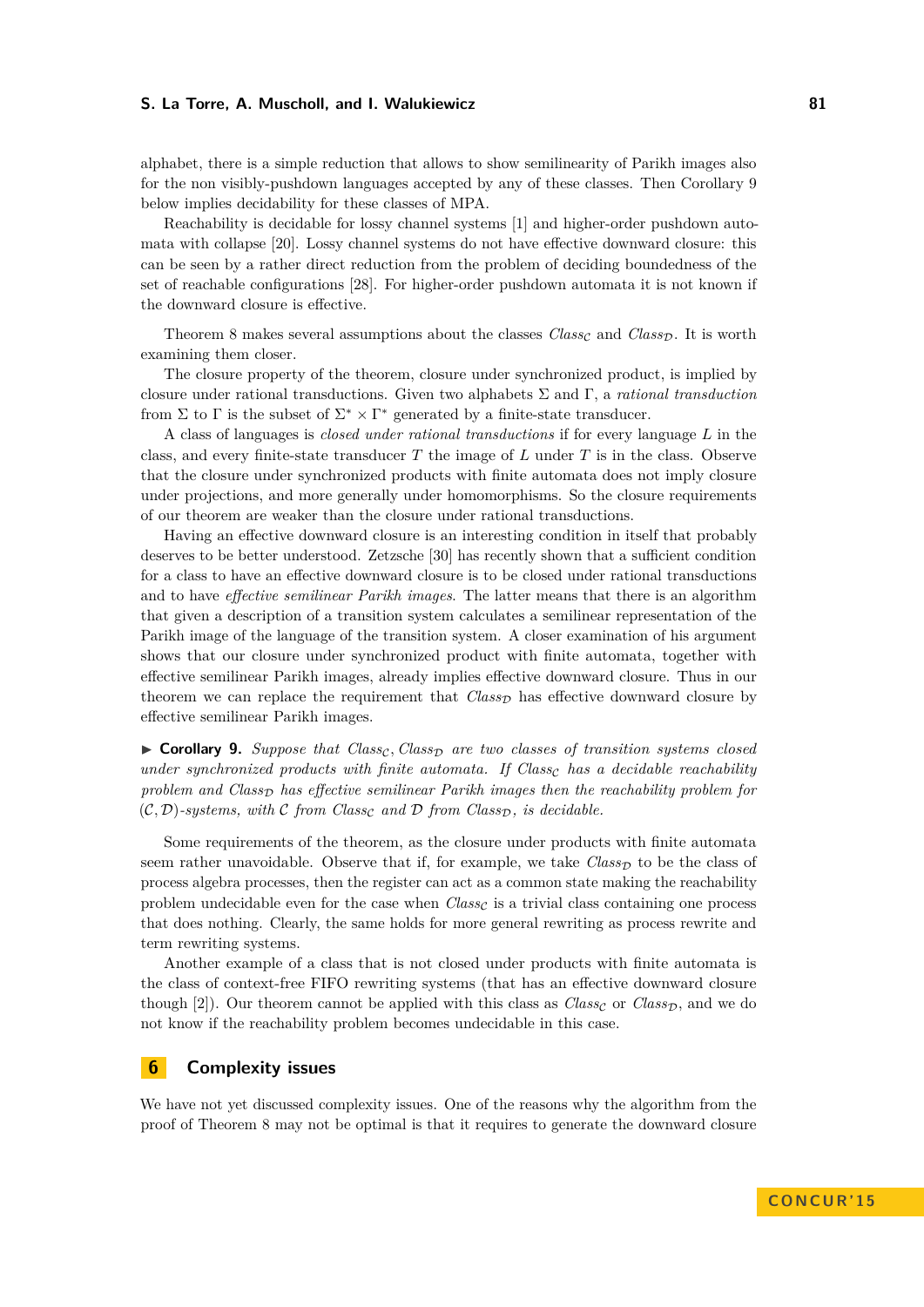## **82 Safety of (C***,* **D)-systems is Almost Always Decidable**

explicitly. Here we consider two instances where the downward closure can be generated on-the-fly. The two results of this section are already known [\[16\]](#page-12-4). Our purpose is to indicate that our approach is algorithmically interesting, and gives arguably more transparent proofs. The first result is quite immediate thanks to the accumulator semantics.

**Proposition 10.** The reachability problem for  $(C, D)$ -systems is in NP when C ranges over *finite state systems, and* D *over pushdown systems.*

**Proof.** The claim is obvious if  $D$  is also finite state, since the first component in the accumulator grows monotonically. Thus, a  $\#$ -trace from  $(\{s_{init}\}, t_{init}, g_{init})$  in the accumulator semantics can be guessed in polynomial time. If  $\mathcal D$  is a pushdown system, then a trace in the accumulator semantics splits in  $\leq |S|$  phases, where the accumulator component is constant in each phase. So this reduces to (1) guessing the sequence of *A*-values and (2) a reachability question for a pushdown system executing in  $\leq |S|$  phases; each phase corresponding to a particular value of the accumulator. In a phase with value *A*, the value of the register can change via  $\epsilon$ -transitions corresponding to contributor writes from states in  $A$ .

The second result solves the case when both  $D$  and  $C$  are pushdown systems.

<span id="page-10-2"></span> $\triangleright$  **Theorem 11.** The reachability problem for  $(C, D)$ -systems is in PSPACE when both C and D *range over pushdown systems.*

The proof of this result starts with a construction by Courcelle [\[12\]](#page-12-17) that provides an exponential size NFA for  $\mathcal{D}^{\kappa}$ <sub>↓</sub>; moreover the transitions of the automaton can be computed on-the-fly in Pspace.

Let  $\sigma = h_1, \ldots, h_i$  be a sequence of pairwise distinct values from *G* and  $1 \leq j \leq i$ . Let  $\mathcal{F}_j$ be a pushdown automaton accepting C-supported words over  $\Sigma_{\mathcal{D},\nu}$  that contain exactly the prefix of length *j* of  $\sigma$  as the occurrences of  $\Sigma_{\nu}$ -symbols. So  $\mathcal{F}_j$  accepts words of the form

<span id="page-10-0"></span>
$$
v_1 \nu(h_1) \dots v_{j-1} \nu(h_{j-1}) v_j \nu(h_j), \qquad v_k \in \Sigma^*_{\mathcal{D}} \tag{1}
$$

and can be obtained essentially as the projection of  $\mathcal{C}^{\kappa}$  on  $\Sigma_{\mathcal{D},\nu}$  augmented with a check that the occurrences from  $\Sigma_{\nu}$  correspond to  $h_1, \ldots, h_j$  (we also need to check for a transition on  $w(h_i)$  from the state entered after reading the last  $\Sigma_{\nu}$ ). Note that once we fix  $\sigma$ , the size of each pushdown  $\mathcal{F}_j$  is polynomial in the size of  $\mathcal{C}$ .

<span id="page-10-1"></span> $\blacktriangleright$  **Lemma 12.** An NFA  $\mathcal{B}_i$  can be effectively constructed such that:

1.  $L(\mathcal{B}_i) \subseteq L(\mathcal{F}_i)$ ;

2. *for every*  $u \in L(\mathcal{F}_i)$  *there is a subword v of u with*  $v \in L(\mathcal{B}_i)$ *.* 

*The NFA*  $\mathcal{B}_i$  *is of size exponential in the size of* C *and its transitions can be computed on-the-fly in* Pspace*.*

For the proof of the above lemma we refer e.g. to Theorem 7 in [\[16\]](#page-12-4). A alternative proof is to take the NFA that accepts words generated by a CFG equivalent to  $\mathcal{F}_{\sigma}$  with derivation trees where no variable occurs more than once on any path. Note also that since  $L(\mathcal{B}_i) \subseteq L(\mathcal{F}_i)$ , the words accepted by this automaton are of the form [\(1\)](#page-10-0) as well.

We use now Lemmas [5](#page-7-1) and [12](#page-10-1) in order to replace both  $D$  and  $C$  by NFAs. First we guess a sequence  $\sigma = h_1, \ldots, h_i$  of distinct register values.

For every  $1 \leq j \leq i$  let  $\widehat{\mathcal{F}}_j$  be an NFA accepting extensions of the words accepted by  $\mathcal{B}_j$ , more precisely the words  $u_1v(h_1)\ldots u_{j-1}v(h_{j-1})u_jv(h_j)$  with  $u_k \in \Sigma_D^*$  such that there are subwords  $v_k$  of  $u_k$  with  $v_1\nu(h_1)\dots v_{j-1}\nu(h_{j-1})v_j\nu(h_j) \in L(\mathcal{B}_j)$ . Observe that  $\mathcal{F}_j$  is of the same size as  $B_j$  and its transitions can also be generated in PSPACE. The next lemma shows that  $L(\mathcal{F}_i) = L(\mathcal{F}_i)$  for every  $1 \leq j \leq i$ .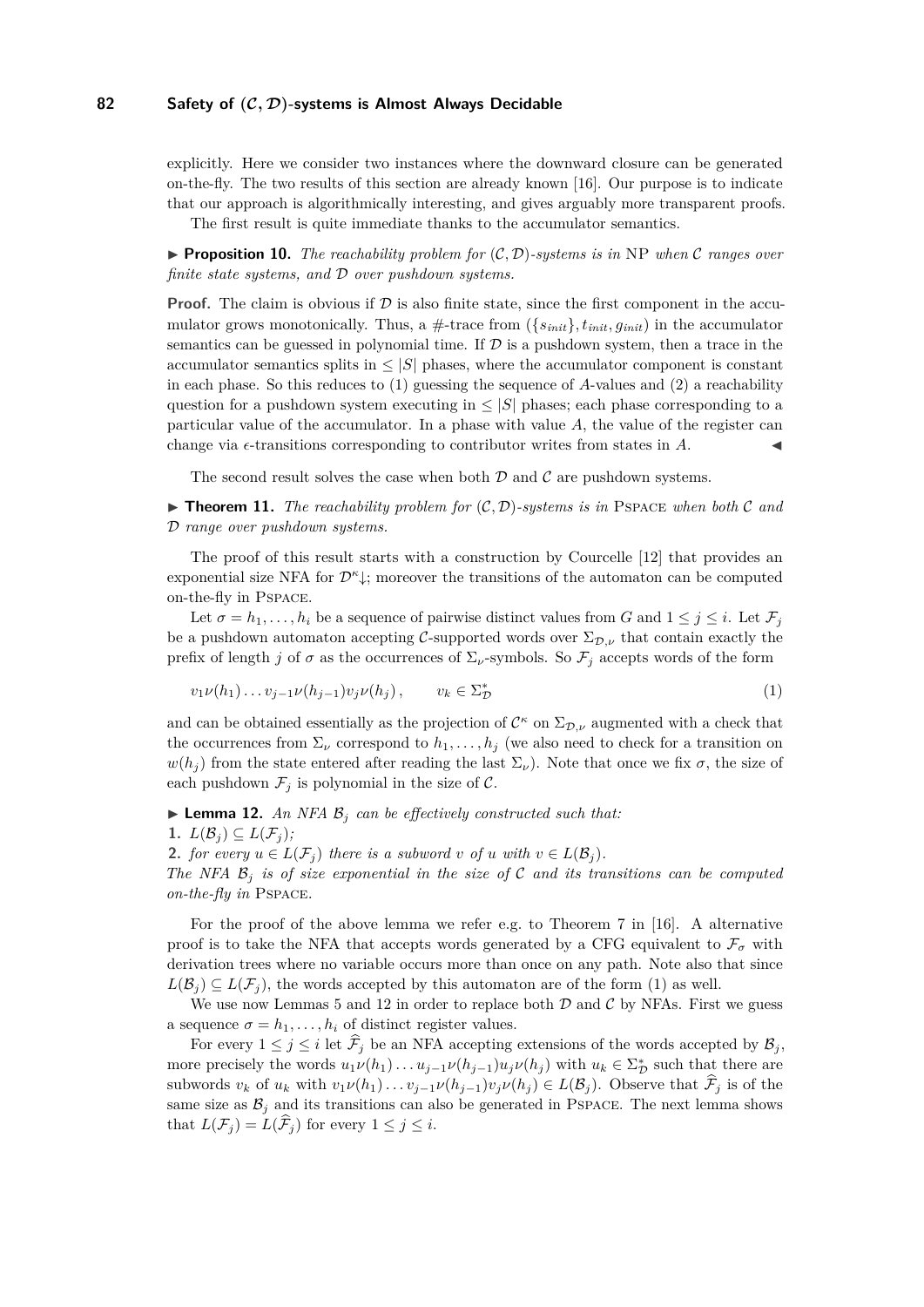$\blacktriangleright$  Lemma 13.  $L(\mathcal{F}_i) = L(\widehat{\mathcal{F}_i})$ .

**Proof.** From item (2) of Lemma [12](#page-10-1) and the definition of  $\widehat{\mathcal{F}}_j$ , we get  $L(\mathcal{F}_j) \subseteq L(\widehat{\mathcal{F}}_j)$ .

For the other direction take a word  $u \in \widehat{\mathcal{F}_j}$ . By definition, it is necessarily of the form  $u = u_1 \nu(h_1) \dots u_{j-1} \nu(h_{j-1}) u_i \nu(h_j)$ . Moreover there is a word *v* accepted by  $\mathcal{B}_j$  of the form  $v = v_1 \nu(h_1) \ldots v_{j-1} \nu(h_{j-1}) v_j w(h_j)$ , with  $v_k$  subword of  $u_k$  for every  $k$ . Since by Lemma [12,](#page-10-1)  $L(\mathcal{B}_j) \subseteq L(\mathcal{F}_j)$ , we have that *v* is accepted by  $\mathcal{F}_j$ . Thus, by Lemma [5,](#page-7-1) *u* is C-supported and contains the prefix of length *j* of  $\sigma$  as sequence of  $\Sigma_{\nu}$  symbols, therefore it is accepted by  $\mathcal{F}_j$ .

The algorithm required in Theorem [11](#page-10-2) nondeterministically guesses on-the-fly a trace in  $\mathcal{D}^{\kappa}$  , and runs simultaneously  $\widehat{\mathcal{F}}_1, \ldots, \widehat{\mathcal{F}}_i$  on this trace in order to check if it is fully supported according to Lemma [4.](#page-7-0) Since all the automata can be generated in Pspace the whole algorithm is in Pspace.

## **7 Conclusions**

Parametrized models with decidable reachability problem are relatively rare. We have studied parametrized systems where processes have no identities, and there are no locking mechanisms on the shared memory [\[19\]](#page-12-3). The model has turned out to have interesting algorithmic properties: safety analysis is decidable when its components are chosen from a wide range of formal models. Technically, there are two novelties of in our approach: the accumulator semantics, and the use of downward closures. Our result allows for a compositional construction of a formal model of a distributed system, as schematically presented in Figure [2.](#page-2-0)

This work puts a spotlight on the effective downward closure property. It would be interesting to investigate this property for other models, as for example for higher-order pushdowns. Among other important issues raised by this work are the questions of the complexity of computing downward closures, and in particular of computing them on-the-fly.

It is not clear if there is an elegant characterization of classes  $Class_{\mathcal{C}}$  and  $Class_{\mathcal{D}}$  for which the reachability problem for  $(C, \mathcal{D})$ -systems is decidable. The differences between Corollary [2](#page-5-0) and Theorem [8](#page-8-0) appear difficult to bridge.

#### **References**

- <span id="page-11-5"></span>**1** P. A. Abdulla and B. Jonsson. Verifying programs with unreliable channels. *Information and Computation*, 127(2):91–101, 1996.
- <span id="page-11-6"></span>**2** Parosh Aziz Abdulla, Luc Boasson, and Ahmed Bouajjani. Effective lossy queue languages. In *ICALP'01*, LNCS, pages 639–651. Springer, 2001.
- <span id="page-11-4"></span>**3** Parosh Aziz Abdulla, Frédéric Haziza, and Lukás Holík. All for the price of few. In *VMCAI'13*, LNCS, pages 476–495. Springer, 2013.
- <span id="page-11-3"></span>**4** Parosh Aziz Abdulla, Noomene Ben Henda, Giorgio Delzanno, Frédéric Haziza, and Ahmed Rezine. Parameterized tree systems. In *FORTE'08*, LNCS, pages 69–83. Springer, 2008.
- <span id="page-11-2"></span>**5** Benjamin Aminof, Tomer Kotek, Sasha Rubin, Francesco Spegni, and Helmut Veith2. Parameterized model checking of rendezvous systems. In *CONCUR'14*, LNCS, pages 109–124. Springer, 2014.
- <span id="page-11-1"></span>**6** Mohamed Faouzi Atig, Ahmed Bouajjani, K. Narayan Kumar, and Prakash Saivasan. On bounded reachability analysis of shared memory systems. In *FSTTCS'14*, volume 29 of *LIPIcs*, pages 611–623. Schloss Dagstuhl – Leibniz-Zentrum fuer Informatik, 2014.
- <span id="page-11-0"></span>**7** Mohamed Faouzi Atig, Ahmed Bouajjani, and Shaz Qadeer. Context-bounded analysis for concurrent programs with dynamic creation of threads. *Logical Methods in Computer Science*, 7(4):1–48, 2011.